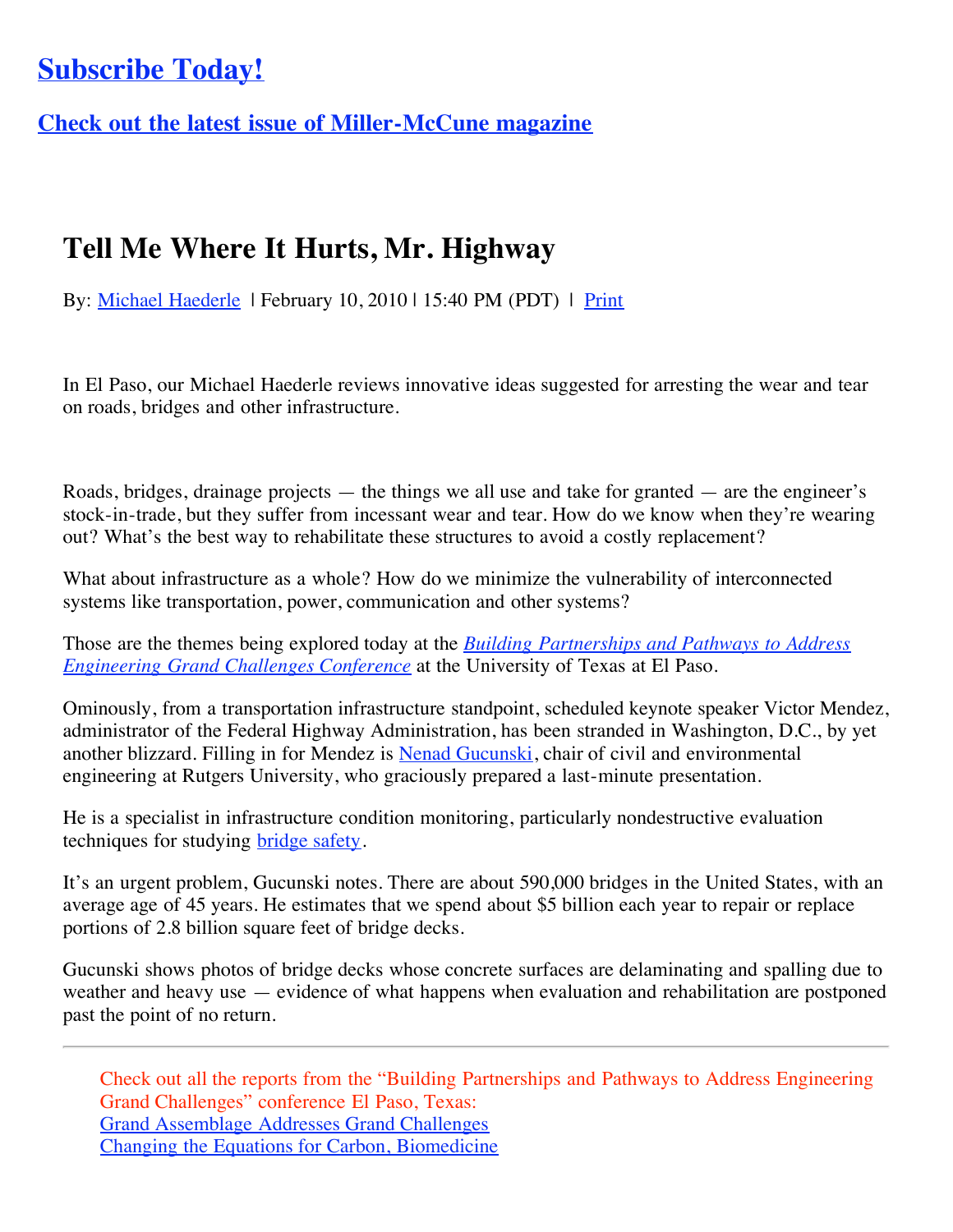"We need to expand our nondestructive evaluation to nondestructive rehabilitation," Gucunski says. "We would like to find effective ways to fuse the data from different technologies.

He is leading development of ANDERS (the Automated Non-Destructive Evaluation and Rehabilitation System), which he notes means "different" in both German and Dutch. "That is what we would like to do," Gucunski says, "to develop something that is very different from what we do today."

The ANDERS system starts with a van equipped with scanning devices like ground-penetrating radar, a chemical sensor and high-resolution cameras. That information is processed to determine when repairs need to be made, which then guides the work of a robotic vehicle equipped with a precision drill that targets the damaged areas.

"There is no question that the issues related to transportation infrastructure present a major challenge," Gucunski says. "There should be a lot of communication between different programs, and those programs should be complementing each other."

Next comes the **Assessment and Management of Decaying Urban Infrastructure Session**, a systems engineering doctoral student from the University of California, [Berkeley,](http://berkeley.edu/) [Michael Darter](http://engineering.utep.edu/grandchallenges/speakers.html#darter), director of the Pavement Research Institute at the [University of Minnesota](http://www1.umn.edu/twincities/index.php); [Amir Mirmiran,](http://engineering.utep.edu/grandchallenges/speakers.html#mirmiran) dean of the College [of Engineering and Computing at Florida International University, and \(via phone link\) Monica](http://engineering.utep.edu/grandchallenges/speakers.html#starnes) Starnes, a senior program officer for the [Transportation Research Board](http://www.trb.org/Main/Public/Home.aspx).

Starnes talks about the importance of locating buried utilities in highway construction and rehabilitation projects, noting that many companies maintain inconsistent or outdated databases about what is buried where.

Some available technologies include electromagnetic locators, ground-penetrating radar and various acoustical approaches, she says.

"While there are steps on the way to standardize record-keeping … much of the existing information about buried utilities must be considered suspect until proven correct," she says.

Starnes is followed by Mirmiran, who talks about infrastructure in its broadest terms as the intersection of physical infrastructure, natural systems and human services.

"It is not possible to address one without the other one," he reminds us. "It is not possible to address the vulnerabilities that these systems have without knowing how they correlate with each other."

He points to the 2003 blackout that affected much of the Northeast, which impacted railroads, highways and air transportation, along with communications and other systems. After Hurricane Katrina in 2005, a main north-south oil pipeline was shut down for more than 20 days, affecting communities in the upper Midwest that had been spared the storm's fury, he says.

Planners and engineers need to account for "steady stressors," such as aging, fatigue and deterioration (which affect capacity) and population growth, which affects demand, Miriman says.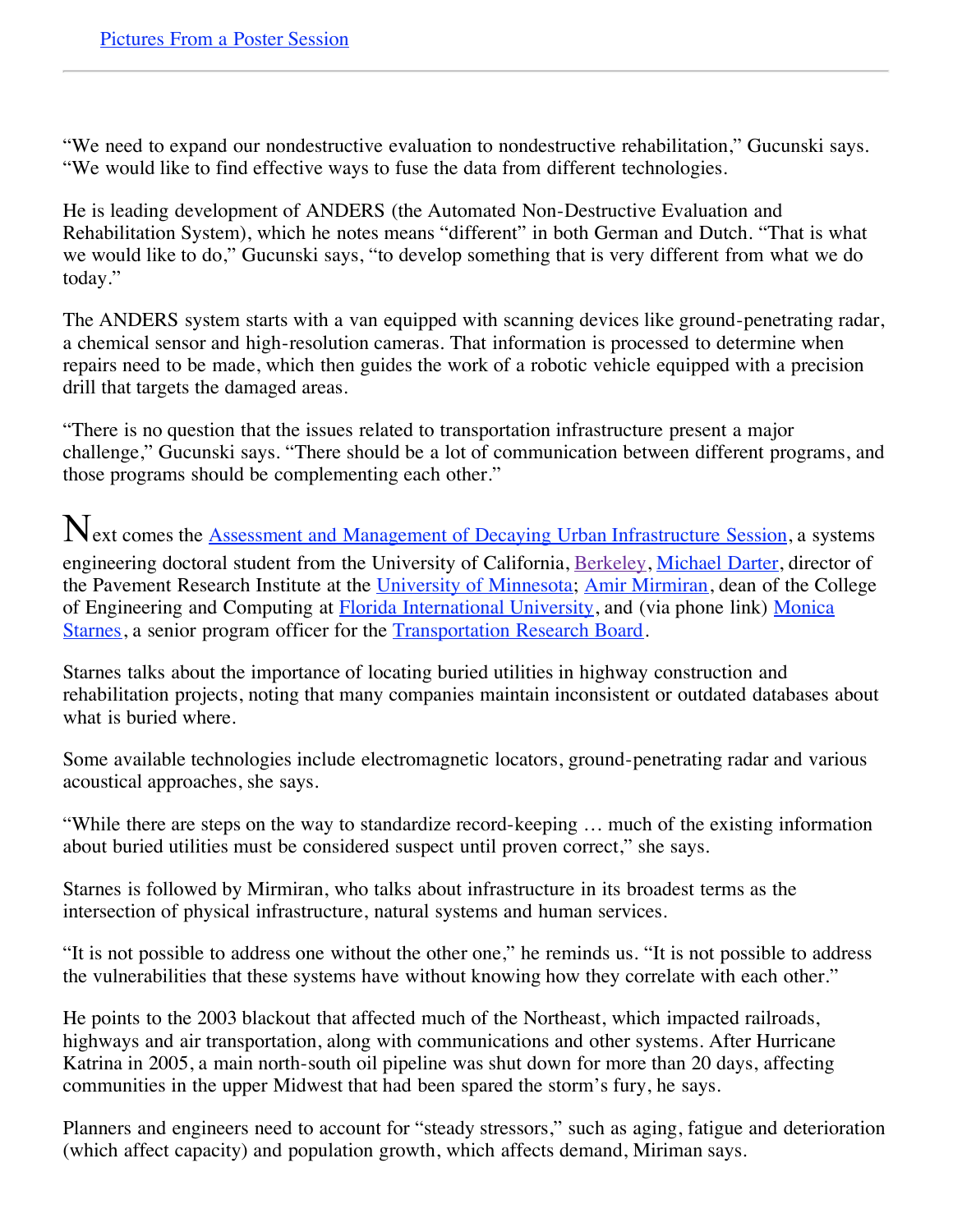Then there are "transient stressors," which may be natural hazards like hurricanes, floods and earthquakes that "show the vulnerability of our infrastructure," he says. And, we also must account for man-made hazards, like terrorist attacks.

In search of solutions, there are general approaches, like performance-based design and consequencebased risk management, as well as specific methods, which include capacity building, hardening and structural monitoring.

"Unless you come up with integrated solutions, you would never be able to meet the demand and build as much capacity," Miriman says.

In the Bay Area, Dan Work and his collaborators have been looking at ways to deal with traffic congestion, which wastes about 2.9 billion gallons of fuel each year. They're interested in "Cyber Physical Systems," which couple physical components with a computational system via the Internet. The problem is, you need sensors to generate data.

"As far as I know, cell phones are the world's largest sensor network," Work says.

"There's more than 3 billion devices worldwide." And while they may not be the most elegant approach to designing traffic sensors, modern smart phones are equipped with on-board sensors like GPS and accelerometers. Best of all, they are connected to the Internet.

With the [Mobile Millennium project](http://traffic.berkeley.edu/), Berkeley scientists got 5,000 Bay Area motorists to download an application that downloads real-time updates from a traffic-monitoring network while uploading positional data that tells it where traffic is heaviest.

The proof-of-concept came in a test on Feb. 8, 2008, when 175 graduate students spent eight hours driving rented cars while traffic patterns were closely monitored with high-definition cameras. "We learned the going rate for a graduate student is about \$200 a day and they were happy to drive around for eight hours over the same 10-mile loop," Work says. The audience cracks up.

Work also shows a multi-modal smart-phone app from [BayTripper.org](http://systems.berkeley.edu/jerry/) that can tell whether buses and trains are on time. "Once you start providing this inform online, the kinds of services you can provide to people are really quite rich," Work says.

If Work and company are using cyber-engineering, Mike Darter is an old-fashioned concrete-andasphalt kind of guy. But he dreams big: "This is an intellectual challenge. How do we design infrastructure that will last a long time, that will have low maintenance?"

He shows the audience a photo of a cross-section of concrete pavement poured in Bellefontaine, Ohio, in 1891. An early example of concrete paving, it is still in use after 119 years.

"It seems like we got it right the first time around, and we've been going downhill ever since," he cracks.

But Darter thinks road surfaces can achieve much longer life spans by combining smart design, quality materials, first-rate construction and repair of wear-and-tear before it causes structural damage.

He notes that highways in Minnesota have been designed for 75-year span, with about 8 percent in